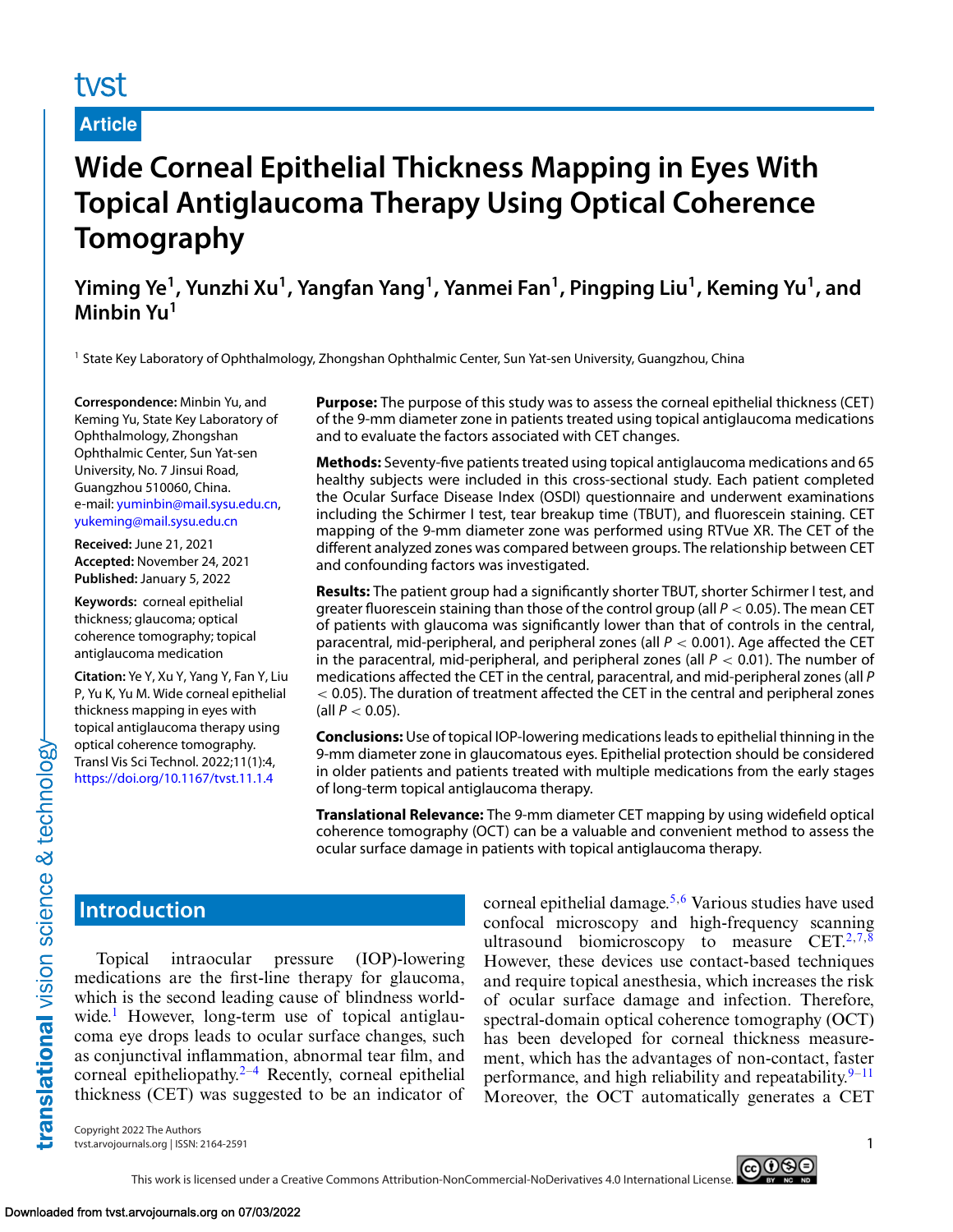and corneal stroma thickness map, by which clinicians can obtain a wide-field evaluation of corneal thickness.

The few studies that investigated CET changes in glaucomatous eyes using OCT found significant corneal epithelial thinning in eyes that underwent chronic topical antiglaucoma therapy.<sup>12–15</sup> Nonetheless, in these studies, the area analyzed using previous generation OCT was the 6-mm diameter zone. The change in epithelial thickness (ET) in the peripheral cornea in glaucomatous eye remains unknown. Furthermore, the relationship between treatment factors and CET is unclear.

The aim of the current study was to map the 9 mm diameter zone CET in eyes treated with topical antiglaucoma medications using the novel RTVue XR widefield OCT and assess the influences of confounding factors on the CET of different analyzed areas.

# **Patients and Methods**

### **Subjects**

This cross-sectional observational study was conducted at the Department of Glaucoma in Zhongshan Ophthalmic Center (ZOC) and performed in accordance with the Declaration of Helsinki. The study was approved by the Medical Ethics Committee of ZOC. Written informed consent was obtained from each participant before the examination.

All participants were examined between February and July 2019. For all participants, one eye was randomly selected for analysis. The inclusion criteria included: age  $\geq$ 18 years, ability to read and complete the Ocular Surface Disease Index (OSDI) questionnaire, and refractive error <2 diopters. The additional inclusion criteria for the glaucoma group were as follows: patients with open angle glaucoma and ocular hypertension treated with at least one topical antiglaucoma medication for at least 3 months. The exclusion criteria for both groups included any history of ocular and/or systemic disease affecting the ocular surface, contact lens use, ocular trauma or surgery, use of any non-antiglaucoma eye drops. For the glaucoma group, the additional exclusion criteria were as follows: change in antiglaucoma medication within the last 3 months.

### **Ophthalmologic Examination**

Demographic information and medical history were obtained from the patients' medical records. The detailed history of antiglaucoma medication, including the duration of therapy (number of months), active agent, preservative and number of antiglaucoma medications (Supplementary Table SA), and total number of applied eye drops, was collected. Before the examination, patients who met the inclusion criteria were given the OSDI questionnaire to complete. Total OSDI scores were calculated as previously reported, which ranged from 0 to  $100<sup>16</sup>$  $100<sup>16</sup>$  $100<sup>16</sup>$  The participants then underwent comprehensive ophthalmologic examination including visual acuity using a Snellen chart, IOP measurement using the Goldmann applanation tonometry, autorefraction, and corneal epithelial measurement using RTVue XR widefield OCT, slit lamp biomicroscopy, and fundus examination using a 90-D lens. The examinations of the ocular surface were performed in the following fixed order: tear breakup time (TBUT) measurement, corneal and conjunctival fluorescein staining, and the Schirmer I test.

TBUT was measured by applying a drop of 2% fluorescein solution onto the lower conjunctival cul de sac. The patients were then asked to blink two times. The tear film was assessed using a slit lamp at  $10 \times$ magnification with cobalt blue illumination. The time between the last blink and appearance of a first dry spot or black gap was recorded as the TBUT. The test was repeated two times, and the mean value was used for analysis.

Corneal fluorescein staining was conducted following the TBUT test; each cornea was stained with one drop of 2% fluorescein solution and scored using the Oxford scale  $(0 = no$  staining, I = minimum, II = mild,  $III =$  moderate,  $IV =$  marked, and  $V =$  severe).<sup>[17](#page-8-0)</sup> The Schirmer test was performed after a drop of 0.5% proparacaine was instilled. A sterile Schirmer strip was hooked between the lower eyelid margin and lower fornix. The subjects were asked to gently close their eyes for 5 minutes. The strip was then removed, and the result was recorded.

### **CET Measurement**

After the examining visual acuity and autorefraction, the RTVue XR OCT system with a cornea anterior adaptor module was used to obtain the corneal epithelial thickness across the 9-mm diameter zone. All ET measurements were performed between 2:00 PM and 5:00 PM to minimize the influence of diurnal variation. The use of any eye drops was prohibited from 2 hours before the examination.

The "PachymetryWide" scan mode was selected to measure the 9-mm diameter zone ET according to the device manual. The OCT scan was aligned manually when both vertical and horizontal reflection stripes appeared simultaneously, which means the scan was centered on the corneal apex. The subject was asked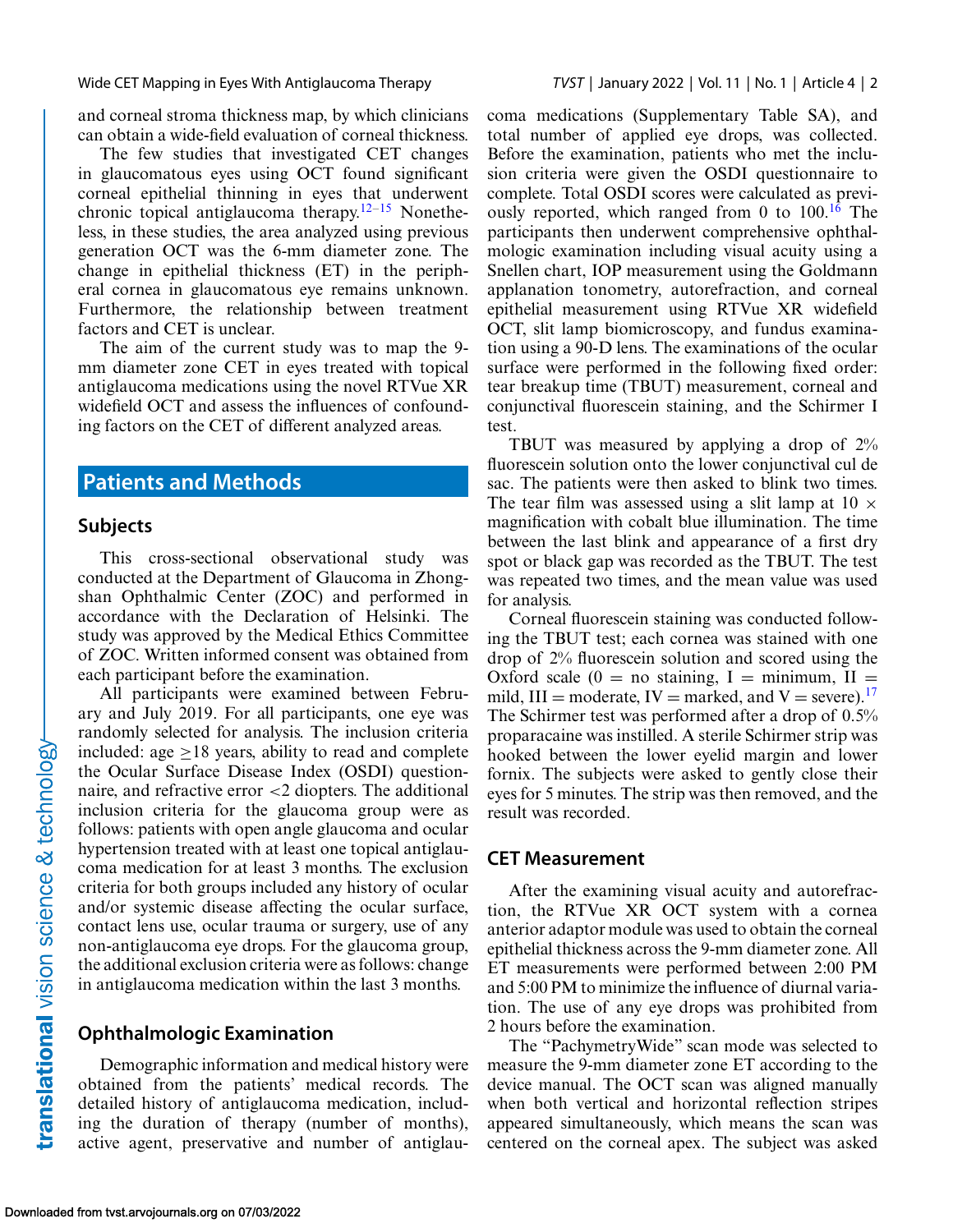to blink quickly, and the scan was triggered within 2 seconds. The ET of 25 sectors was automatically measured with 5-μm axial resolution. In this study, the ET map was further redefined into a central zone (0– 2 mm diameter), paracentral zone (2–5 mm diameter), mid-peripheral zone (5–7 mm diameter), and peripheral zone (7–9 mm diameter). All OCT scans were performed by the same experienced operator who was masked to the participants' clinical data. The ET measurement was repeated three times for each eye. The difference in central ET should be within 1 μm between these scans, and the average value was used for analysis.

### **Statistical Analysis**

The statistical analysis was performed using SPSS version 24.0. The data were presented as mean  $\pm$ standard deviation (SD). The Kolmogorov–Smirnov test was used to assess the normality of numeric variables. Demographic data, OSDI scores, TBUT, Schirmer I test, Oxford scores, and each sector of the ET map were compared between the glaucomatous and control groups. For normally distributed variables, independent *t*-test was applied. For nonparametric variables, the Mann-Whitney *U* test and the Kruskal-Wallis test and was used. A 1-way analysis of variance (ANOVA) followed by Bonferroni post hoc analysis was used to analyze the differences in ET in each analyzed zone between the subgroups of patients with glaucoma treated with different antiglaucoma medications and treatment duration. The paired *t*-test was used to compared the ET of different

analyzed sections in each eye. Correlations among the ET of each sector, age, Oxford scores, number of benzalkonium chloride (BAK) applied, number of total drops applied, duration of treatment (months), and number of antiglaucoma medications were evaluated using Spearman's coefficient. Multivariate linear regression analysis was used to investigate the influence of confounding factors on the mean ET of the whole 9-mm diameter zone are and the ET in the different analyzed zones. The  $P$  values  $< 0.05$  were considered statistically significant.

# **Results**

Seventy-five eyes in 75 patients undergoing topical antiglaucoma therapy and 65 eyes in 65 untreated healthy subjects were included in this study. The participants' demographics and OSDI indicators are presented in Table 1. The mean age of patients and controls was  $46.88 \pm 16.61$  years and  $45.94 \pm 15.74$ years, respectively. There was no significant difference in age or sex between the two groups. The TBUT and Schirmer I test results of the patient group were significantly lower than those of the control group (TBUT:  $P = 0.001$  and the Schirmer I test:  $P = 0.021$ ). The OSDI scores and Oxford scores for fluorescein corneal staining were significantly higher in the patient group (OSDI:  $P = 0.024$  and Oxford scores:  $P < 0.001$ ). The duration of antiglaucoma treatment was  $22.2 \pm 10.5$ months. The mean number of eye drops was  $1.61 \pm$ 0.74, and the mean number of drops applied was 1205.9 ± 988.8.

**Table 1.** Demographics, OSD Data, and Treatment of Eyes with Antiglaucoma Therapy and Controls

| Parameter                           | Patients ( $n = 75$ )                       | Controls ( $n = 65$ )       | P Value             |
|-------------------------------------|---------------------------------------------|-----------------------------|---------------------|
| Age, y                              | $46.88 \pm 16.61(23 - 82)$                  | $45.94 \pm 15.74(21-83)$    | 0.732 <sup>a</sup>  |
| Sex, F:M                            | 44:31                                       | 37:28                       | 0.865 <sup>b</sup>  |
| <b>OSDI</b>                         | $9.47 \pm 10.20$ (0-45.40)                  | $6.04 \pm 6.97 (0 - 24.97)$ | 0.024 <sup>c</sup>  |
| TBUT, s                             | $6.37 \pm 2.34$ (2-10)                      | 7.88 $\pm$ 2.52 (3-13)      | 0.001 <sup>c</sup>  |
| Schirmer I test, mm                 | $10.45 \pm 4.93$ (2-21)                     | $12.49 \pm 5.40$ (4-24)     | 0.021c              |
| Corneal staining, grade             | $0.75 \pm 0.82$ (0-3)                       | $0.26 \pm 0.52(0-2)$        | $<$ 0.001 $\degree$ |
| 0: No epitheliopathy, $\%$ (n)      | 44.00 (33)                                  | 73.85 (48)                  | 0.001 <sup>b</sup>  |
| MD, dB                              | $-4.73 \pm 3.87 (-19.04 \text{ to } -0.05)$ |                             |                     |
| Duration of treatment, mo           | $22.2 \pm 10.5 (3.6 - 42)$                  |                             |                     |
| No. of topical glaucoma medications | $1.61 \pm 0.74(1-4)$                        |                             |                     |
| No. of drops applied                | $1205.9 \pm 988.8$ (108-3960)               |                             |                     |
| <sup>a</sup> Independent t-test.    |                                             |                             |                     |

**bChi-square test.** 

cMann-Whitney *U* test.

MD, mean deviation; OSDI, ocular surface disease index; TBUT, tear film breakup time.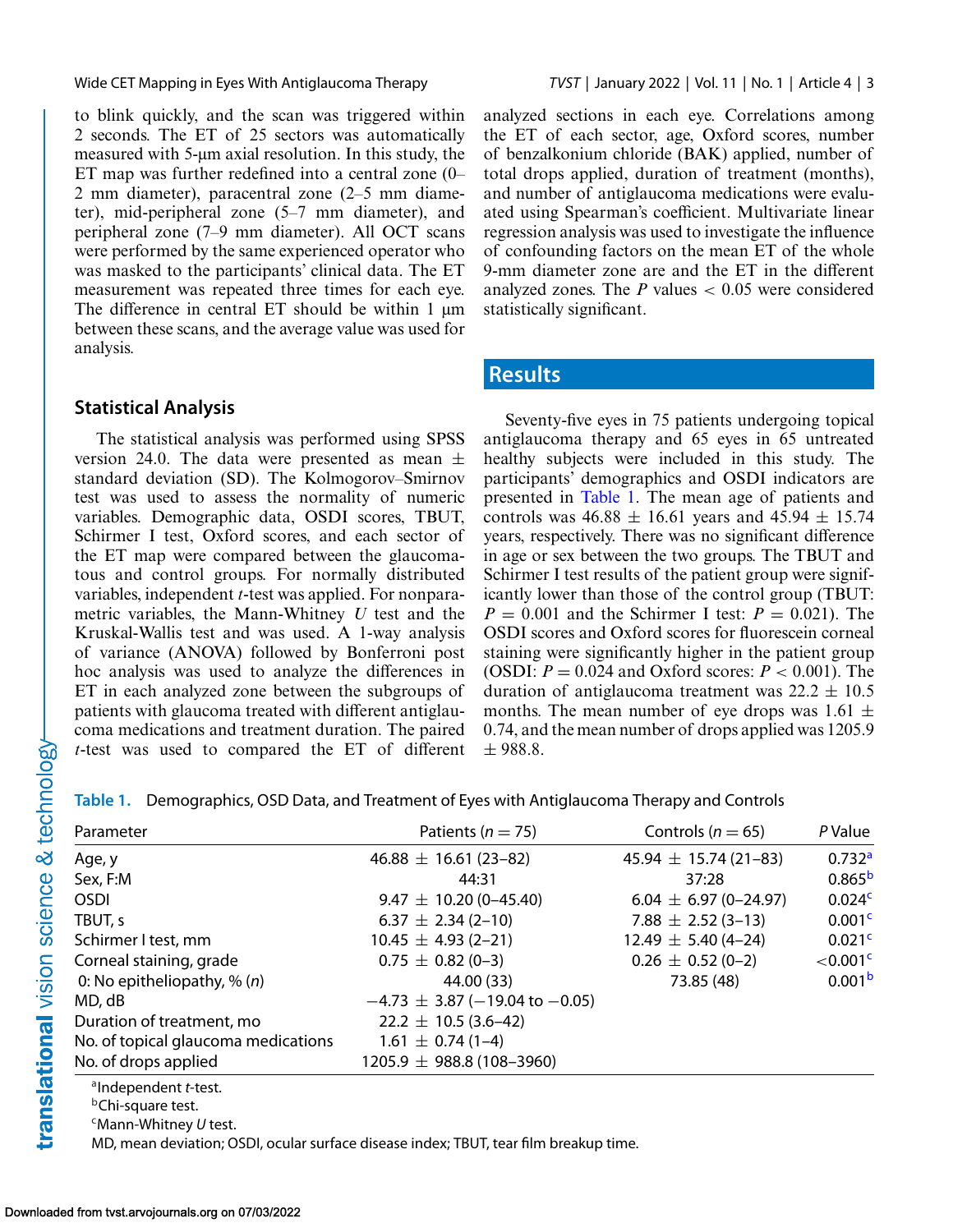| ١<br>ľ      |
|-------------|
|             |
| ر<br>ا      |
|             |
|             |
|             |
| くらいへい       |
|             |
|             |
| $rac{1}{2}$ |
|             |
|             |
|             |
|             |
|             |
|             |
|             |
|             |
|             |

|          |             |             |             | Table 2. Corneal Epithelial Thickness (um) in Differ          |            |                                                              | rent Analyzed Zones                           |                                               |                                                                            |                                      |                                                                                                                          |                                                |                                                                      |                                                          |                                      |                                                                                                  |
|----------|-------------|-------------|-------------|---------------------------------------------------------------|------------|--------------------------------------------------------------|-----------------------------------------------|-----------------------------------------------|----------------------------------------------------------------------------|--------------------------------------|--------------------------------------------------------------------------------------------------------------------------|------------------------------------------------|----------------------------------------------------------------------|----------------------------------------------------------|--------------------------------------|--------------------------------------------------------------------------------------------------|
|          | Central     |             |             | Paracentral                                                   |            |                                                              |                                               |                                               | <b>1id-Peripheral</b>                                                      |                                      |                                                                                                                          |                                                |                                                                      | Peripheral                                               |                                      |                                                                                                  |
|          | Nerage      | Average     |             |                                                               | $T-FZ$     |                                                              | Average                                       | $\overline{5}$                                | 쥐                                                                          | ST-IT                                |                                                                                                                          | werage                                         |                                                                      | $\frac{2}{1}$                                            | ST-IT                                |                                                                                                  |
| controls | $53.15 \pm$ | $52.55 \pm$ | $-2.09 \pm$ | $-0.78 \pm$                                                   | $-1.03 +$  | $\frac{5N+147}{-1.47+4}$<br>- 1.24 +<br>- 1.24 +<br>- 1.24 + |                                               |                                               |                                                                            |                                      | $\begin{array}{r} \n 5N + IN \\  \hline\n -1.54 + 85 \\  -1.36 + 0.22 \\  -1.36 - 0.21 \\  \hline\n 0.721\n \end{array}$ |                                                |                                                                      |                                                          |                                      | $\frac{\text{SN-IN}}{\text{SIN-1}}$ $\frac{4.29}{4.247}$ $\frac{4.29}{4.03}$ $\frac{4.29}{4.03}$ |
|          | 3.65        |             | 2.80        |                                                               | 2.18       |                                                              |                                               |                                               |                                                                            |                                      |                                                                                                                          |                                                |                                                                      |                                                          |                                      |                                                                                                  |
| atients  | $0.56 \pm$  | $4.66 \pm$  | $-2.18 \pm$ | $-0.67 +$                                                     | $0.91 \pm$ |                                                              | $51.67 +$<br>3.22<br>48.98 +<br>48.98<br>3.28 | $-3.37 +$<br>3.06<br>3.52 +<br>3.52 +<br>3.98 | $-1.31 +$<br>$-2.40$<br>$-0.85 +$                                          | $-1.69 + 2.73$<br>-1.48 +<br>-1.48 + |                                                                                                                          | $50.31 \pm 3.61$<br>$3.61$<br>$48.20 \pm 2.95$ | $-4.87 +$<br>$-4.37 +$<br>$-5.81 +$<br>$-4.94$<br>$-4.94$<br>$-4.94$ | $-2.02 +$<br>$2.73 +$<br>$-1.53 +$<br>$-3.34$<br>$0.349$ | $-3.02 +$<br>3.89<br>-3.63 +<br>4.00 |                                                                                                  |
|          |             |             | 2.58        |                                                               | 2.45       |                                                              |                                               |                                               | $-1.91$                                                                    |                                      |                                                                                                                          |                                                |                                                                      |                                                          |                                      |                                                                                                  |
| value    | 0.001       | 0.001       | 0.847       |                                                               | 0.766      | 0.575                                                        |                                               |                                               | 0.208                                                                      | 0.658                                |                                                                                                                          | 0.001                                          |                                                                      |                                                          | 0.363                                |                                                                                                  |
|          |             |             |             | S, superior; I, inferior; T, temporal; N, nasal; S-T, superio |            |                                                              |                                               |                                               | temporal; I-T, inferior temporal; S-N, superior nasal; I-N, inferior nasal |                                      |                                                                                                                          |                                                |                                                                      |                                                          |                                      |                                                                                                  |

### **Differences in ET Between Groups**

The mean ET of the central (2 mm), paracentral (2–5 mm), mid-peripheral (5–7 mm), and peripheral zones (7–9 mm) are summarized in Table 2. The mean central ET was  $53.15 \pm 3.65$  um and  $50.56 \pm 3.26$ μm in the control and patient groups, respectively (*P* < 0.001). The mean ET of annular analyzed zones decreased from the center toward the periphery. In the paracentral, mid-peripheral, and peripheral zones of both groups, the ET was significantly lower in the three superior sections (superior, superior-nasal, and superior-temporal) than in the corresponding three inferior sections (inferior, inferior-nasal, and inferiortemporal, all  $P < 0.001$ , except for the superior-inferior (S-I) in the patient group:  $P < 0.05$ ); the ET was significantly greater nasally than temporally  $(P < 0.001)$ . The average ET of four analyzed annular zones was significantly lower in the patients than in controls (all  $P < 0.001$ ).

The mean and SD of the ET in 25 sections in the control and patient groups are shown in the [Figure.](#page-4-0) Compared to those in the control group, the average ET of all sections were significantly lower in the patient group (all  $P < 0.05$ ). The greatest ET attenuation, which was  $>3 \mu$ m, was observed in the inferior-nasal section of the paracentral zone, and in the superior sections of the peripheral zones.

## **Differences in OSD Data and ET Between Different Antiglaucoma Medications and Different Treatment Durations**

As shown in [Table 3,](#page-4-0) 29 eyes were treated with prostaglandin analogs (PGAs), 6 eyes were treated with beta blockers, one eye was treated with alpha-2 agonists, and one eye was treated with carbonic anhydrase inhibitor (CAI) as monotherapy. Thirty-two eyes were treated with a combination of medications, including PGAs and six eyes were treated with a combination of medications without PGAs. To assess the influences of PGAs and combination therapy on the ET, these eyes were divided into the PGAs monotherapy group, the combined therapy with PGAs group, and the non-PGA medications group. No significant difference in baseline or OSD data was found among the three groups. The average ET of all four analyzed zones was significantly lower in the combined therapy with PGAs group than in the non-PGA medication group (central, paracentral, and mid-peripheral: *P* < 0.001 and peripheral:  $P = 0.016$ ). The average ET of the central, paracentral, and mid-peripheral zones was significantly lower in the combined therapy with PGAs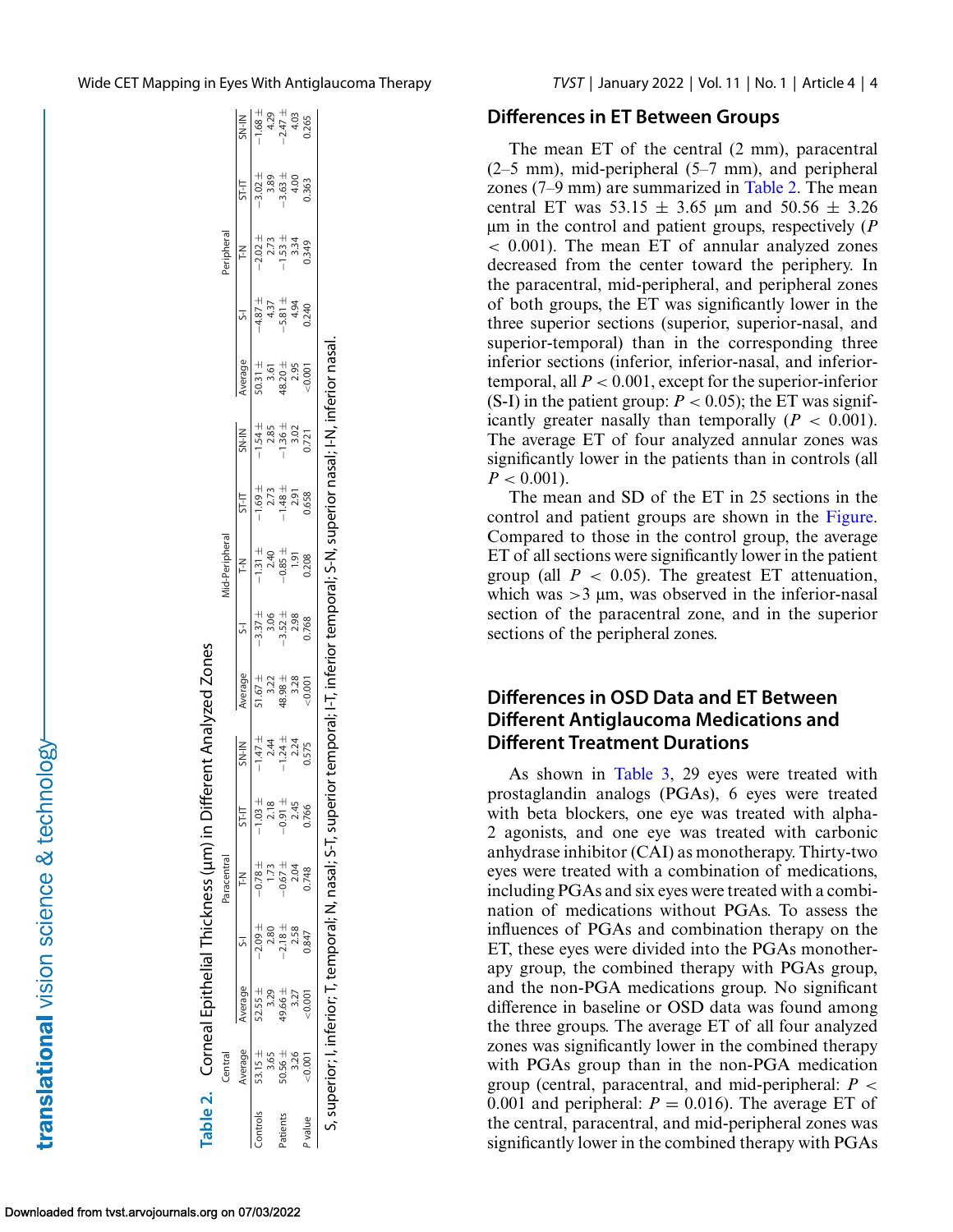<span id="page-4-0"></span>

**Figure.** Comparison of corneal epithelial thickness (mean values  $\pm$  SDs) between eyes with topical antiglaucoma therapy and controls in all 25 sections. Color coding represents the ET change compare with the controls.

group than in the PGAs monotherapy group (central, paracentral:  $P < 0.001$  and mid-peripheral:  $P = 0.001$ ). However, there was no significant difference between the PGAs monotherapy and non-PGA medications groups.

According to the treatment duration, the glaucomatous eyes were divided into three groups:  $\leq$ 1 year (16 eyes),  $1-2$  years (25 eyes), and  $>2$  years (34 eyes). As shown in [Table 4,](#page-5-0) there were no significant differences in age, OSDI scores, Oxford scores, Schirmer I test results, or TBUT value among these three groups. The average ET in the central, paracentral, and peripheral zones was significantly different among the three groups (all  $P < 0.05$ ); post hoc Bonferroni analysis revealed that the average ET in the central, paracentral, and peripheral zones were higher in those with antiglaucoma therapy for  $\leq 1$  year than in those with antiglaucoma therapy for  $>2$  years (central:  $P = 0.021$ ; paracentral:  $P = 0.040$ ; and peripheral:  $P = 0.026$ ).

### **Correlation Between Influencing Factors and ET of Different Sections**

The relationship between the influencing factors and average ET of different analyzed zones are summarized in [Table 5.](#page-5-0) The average ET of the 9-mm diameter zone negatively correlated with the age of the patient ( $P < 0.001$ ), duration of treatment ( $P = 0.022$ ), numbers of medications ( $P = 0.017$ ), and total number of eye drops applied  $(P = 0.038)$ . A negative correlation was observed between the age and average ET in the paracentral  $(P = 0.004)$ , mid-peripheral  $(P < 0.001)$ , and peripheral zones  $(P < 0.001)$ . The grade of fluorescein staining was significantly corre-

### **Table 3.** The OSD Data and Corneal Epithelial Thickness of Eyes with Different Antiglaucoma Medications

|                             | Total             | PGAs(1)          | Combination<br>With PGAs (2) | Non-PGA<br>Medications (3) | Combination<br><b>Without PGAs</b> | <b>Beta Blockers</b> | Alpha-2<br>Agonists | CAI      | P Value<br>1 vs. 2 vs. 3 |
|-----------------------------|-------------------|------------------|------------------------------|----------------------------|------------------------------------|----------------------|---------------------|----------|--------------------------|
| Eye, n                      | 75                | 29               | 32                           | 14                         | 6                                  | 6                    |                     |          |                          |
| Age, y                      | $46.88 \pm 16.61$ | $45.17 \pm 14.8$ | $48.28 + 17.6$               | 47.21 $\pm$ 18.6           | $47.83 \pm 20.0$                   | $44.67 + 17.4$       | 74.00               | 32       | 0.768 <sup>a</sup>       |
| <b>OSDI</b>                 | $9.47 \pm 10.20$  | $8.61 \pm 10.27$ | $9.65 + 11.11$               | $10.86 \pm 8.17$           | $11.73 \pm 7.65$                   | $10.97 + 10.29$      | 11.35               | 4.54     | 0.382 <sup>b</sup>       |
| Fluorescein staining, grade | $0.75 \pm 0.82$   | $0.55 \pm 0.74$  | $1.00 \pm 0.92$              | $0.57 \pm 0.65$            | $0.67 \pm 0.82$                    | $0.50 \pm 0.548$     | 1.00                | $\Omega$ | 0.088 <sup>b</sup>       |
| Schirmer I test, mm         | $10.45 \pm 4.93$  | $10.90 \pm 4.94$ | $11.00 \pm 5.05$             | $8.29 \pm 4.32$            | $9.00 \pm 4.73$                    | $6.50 \pm 2.35$      | 6.00                | 17.00    | 0.180 <sup>b</sup>       |
| TBUT, s                     | $6.37 \pm 2.34$   | $6.55 + 2.32$    | $6.28 + 2.35$                | 6.19 $\pm$ 2.50            | $6.33 \pm 2.50$                    | $6.83 + 2.64$        | 4.65                |          | 0.808 <sup>b</sup>       |
| Duration of treatment, mo   | $22.2 + 10.5$     | $21.10 + 11.5$   | $22.88 + 10.7$               | $23.06 + 12.1$             | $34.2 + 4.2$                       | $14.0 + 9.8$         | 19.2                | 14.4     | 0.792 <sup>b</sup>       |
| Central, um                 | 50.56 $\pm$ 3.26  | $51.71 + 2.99$   | $48.50 + 2.61$               | $52.89 + 2.38$             | $51.83 + 2.18$                     | $53.42 + 2.48$       | 55.00               | 56.00    | < 0.001 <sup>a</sup>     |
| Paracentral, um             | 49.66 $\pm$ 3.27  | $50.99 \pm 2.64$ | 47.35 $\pm$ 2.73             | 52.16 $\pm$ 2.15           | $51.24 \pm 2.01$                   | $52.64 \pm 2.15$     | 51.63               | 55.31    | < 0.001 <sup>a</sup>     |
| Mid-peripheral, um          | $48.98 \pm 3.28$  | $49.92 + 2.60$   | $47.17 + 3.22$               | $51.17 \pm 2.61$           | 50.65 $\pm$ 2.08                   | $52.18 + 1.84$       | 45.08               | 54.13    | < 0.001 <sup>a</sup>     |
| Peripheral, um              | 48.20 $\pm$ 2.95  | $48.45 \pm 2.59$ | $47.25 \pm 3.36$             | 49.85 $\pm$ 1.67           | $49.42 \pm 2.06$                   | $50.64 + 1.46$       | 45.85               | 50.31    | 0.017 <sup>a</sup>       |

aOne-way ANOVA.

**bKruskal-Wallis test.** 

OSDI, ocular surface disease index; TBUT, tear film breakup time; PGA, prostaglandin analog; CAI, carbonic anhydrase inhibitor.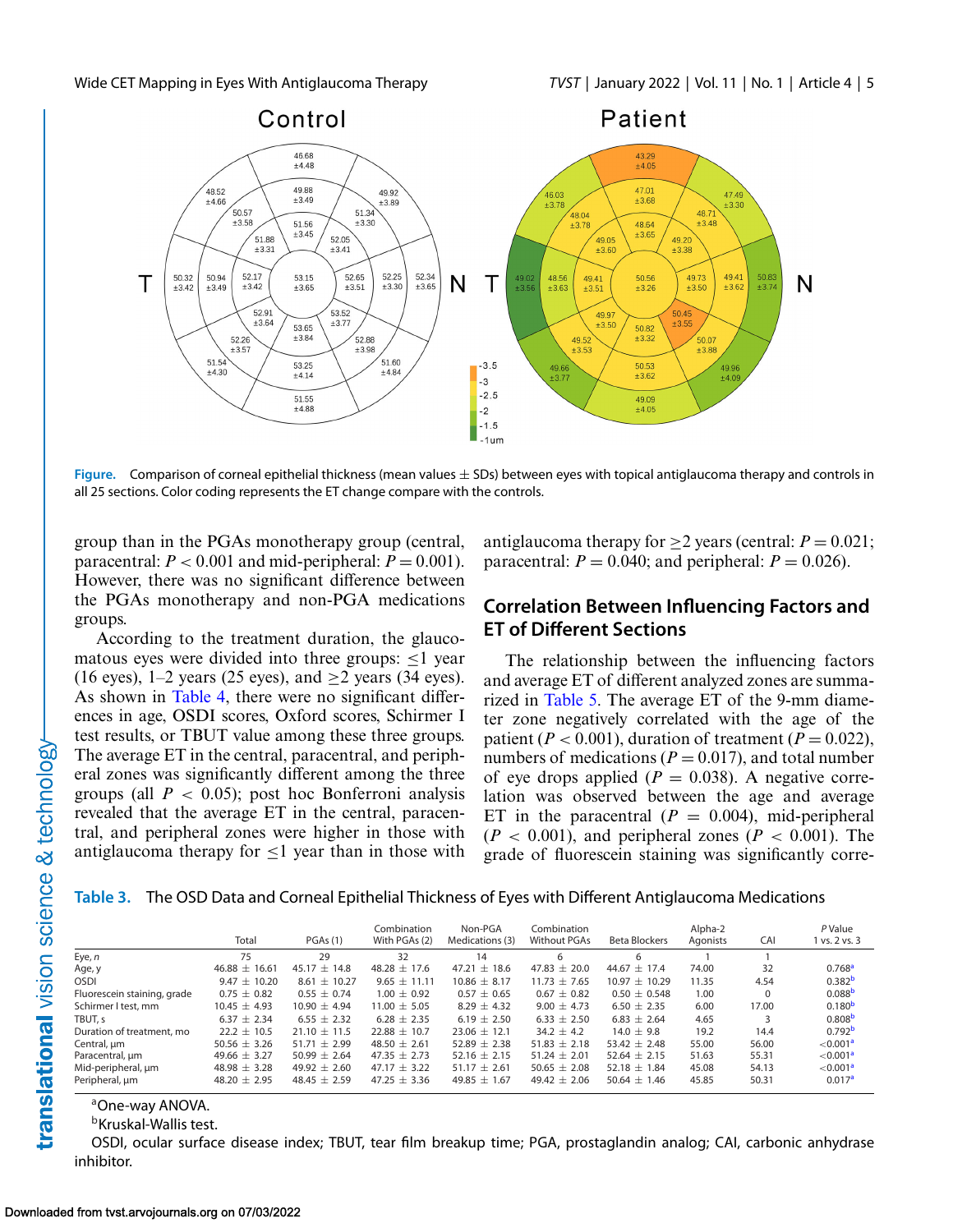|                             | $≤1$ y ( <i>n</i> = 16) | 1–2 y ( $n = 25$ ) | $\geq$ 2 y (n = 34) | P Value            |
|-----------------------------|-------------------------|--------------------|---------------------|--------------------|
| Age, y                      | $43.44 \pm 14.42$       | 47.40 $\pm$ 17.82  | $48.12 \pm 16.89$   | 0.643 <sup>a</sup> |
| <b>OSDI</b>                 | $6.67 \pm 10.47$        | $9.81 \pm 9.35$    | $10.55 \pm 10.70$   | 0.237 <sup>b</sup> |
| Fluorescein staining, grade | $0.69 \pm 0.95$         | $0.68 \pm 0.75$    | $0.82 \pm 0.83$     | 0.683 <sup>b</sup> |
| Schirmer I test, mm         | $9.19 \pm 4.07$         | $11.56 \pm 5.72$   | $10.24 \pm 4.62$    | 0.480 <sup>b</sup> |
| TBUT, s                     | 6.69 $\pm$ 2.47         | 6.95 $\pm$ 2.42    | 5.79 $\pm$ 2.14     | 0.149 <sup>b</sup> |
| Central, um                 | 52.25 $\pm$ 3.71        | 50.76 $\pm$ 3.22   | 49.61 $\pm$ 2.77    | 0.024 <sup>a</sup> |
| Paracentral, um             | 51.29 $\pm$ 3.45        | 49.73 $\pm$ 3.45   | 48.84 $\pm$ 2.84    | 0.046 <sup>a</sup> |
| Mid-peripheral, um          | 50.55 $\pm$ 2.75        | 48.87 $\pm$ 3.88   | 48.32 $\pm$ 2.86    | 0.080 <sup>a</sup> |
| Peripheral, um              | 49.89 $\pm$ 2.18        | 47.99 $\pm$ 3.40   | 47.56 $\pm$ 2.66    | 0.028 <sup>a</sup> |

<span id="page-5-0"></span>

|  | Table 4. The OSD Data and Corneal Epithelial Thickness of Eyes with Different Treatment Duration |  |  |  |
|--|--------------------------------------------------------------------------------------------------|--|--|--|
|--|--------------------------------------------------------------------------------------------------|--|--|--|

aOne-way ANOVA.

bKruskal-Wallis test.

OSDI, ocular surface disease index; TBUT, tear film breakup time.

|                             |          | Average |          | Central |          | Paracentral |          | Midperipheral |          | Peripheral |
|-----------------------------|----------|---------|----------|---------|----------|-------------|----------|---------------|----------|------------|
|                             |          | P Value |          | P Value |          | P Value     |          | P Value       |          | P Value    |
| Age, y                      | $-0.435$ | < 0.001 | $-0.100$ | 0.392   | $-0.328$ | 0.004       | $-0.510$ | ${<}0.001$    | $-0.429$ | < 0.001    |
| Fluorescein staining, grade | $-0.207$ | 0.074   | $-0.234$ | 0.044   | $-0.261$ | 0.024       | $-0.204$ | 0.080         | $-0.106$ | 0.367      |
| No. of medications          | $-0.274$ | 0.017   | $-0.341$ | 0.003   | $-0.395$ | < 0.001     | $-0.262$ | 0.023         | $-0.086$ | 0.461      |
| Duration of treatment, mo   | $-0.264$ | 0.022   | $-0.303$ | 0.008   | $-0.249$ | 0.032       | $-0.223$ | 0.054         | $-0.276$ | 0.017      |
| No. of drops applied        | $-0.240$ | 0.038   | $-0.251$ | 0.030   | $-0.276$ | 0.016       | $-0.239$ | 0.039         | $-0.156$ | 0.183      |

lated with the average ET in the central  $(P = 0.044)$ and paracentral zones  $(P = 0.024)$ . The average ET decreased with increasing duration of treatment in the central, paracentral, and peripheral zones (central: *P*  $= 0.008$ , paracentral:  $P = 0.032$ , and periphery: *P*  $= 0.017$ ). The average ET was significantly related to the number of topical medications (1) and total number of eye drops applied (2) in the central (1: *P* = 0.003 and 2: *P* = 0.030), paracentral (1: *P* < 0.001 and 2:  $P = 0.016$ , and mid-peripheral zones (1: *P*  $= 0.023$  and 2:  $P = 0.039$ . However, no significant correlation was observed between the total number of BAK applied and average ET of any analyzed zone.

# **Effects of Confounding Factors on the ET of Different Analyzed Zones**

The multivariate linear regression analysis showed that the average ET of the 9-mm diameter zone was significantly influenced by age ( $P < 0.001$ ) and number of medications  $(P = 0.012)$ . Age had an effect on the mean ET of the paracentral  $(P = 0.003)$ , midperipheral ( $P < 0.001$ ), and peripheral zones ( $P <$ 0.001). The number of topical medications significantly influenced the mean ET in the central  $(P = 0.007)$ , paracentral ( $P < 0.001$ ), and mid-peripheral zones ( $P =$ 0.013), whereas the duration of treatment only affected the ET of the central  $(P = 0.020)$  and peripheral zones  $(P = 0.031;$  Table 6).

**Table 6.** Influencing Factors on Corneal Epithelial Thickness (μm) of Different Annular Analyzed Zones by Multiple Linear Regression Analysis

| Average ET                |          |                          | Central  |                          |          | Paracentral              |                              | Mid-peripheral           |          | Peripheral |
|---------------------------|----------|--------------------------|----------|--------------------------|----------|--------------------------|------------------------------|--------------------------|----------|------------|
| Confounding Factor        |          | P Value                  |          | P Value                  |          | P Value                  |                              | P Value                  |          | P Value    |
| Age, y                    | $-0.077$ | < 0.001                  |          | $\overline{\phantom{0}}$ | $-0.062$ | 0.003                    | $-0.099$                     | < 0.001                  | $-0.071$ | < 0.001    |
| Duration of treatment, mo | $-$      | $\overline{\phantom{m}}$ | $-0.075$ | 0.020                    | -        | $\overline{\phantom{0}}$ | $\qquad \qquad \blacksquare$ | $\overline{\phantom{m}}$ | $-0.060$ | 0.031      |
| No. of medications        | $-1.060$ | 0.012                    | $-1.339$ | 0.007                    | $-1.722$ | < 0.001                  | $-1.104$                     | 0.013                    | -        |            |

ET, epithelial thickness.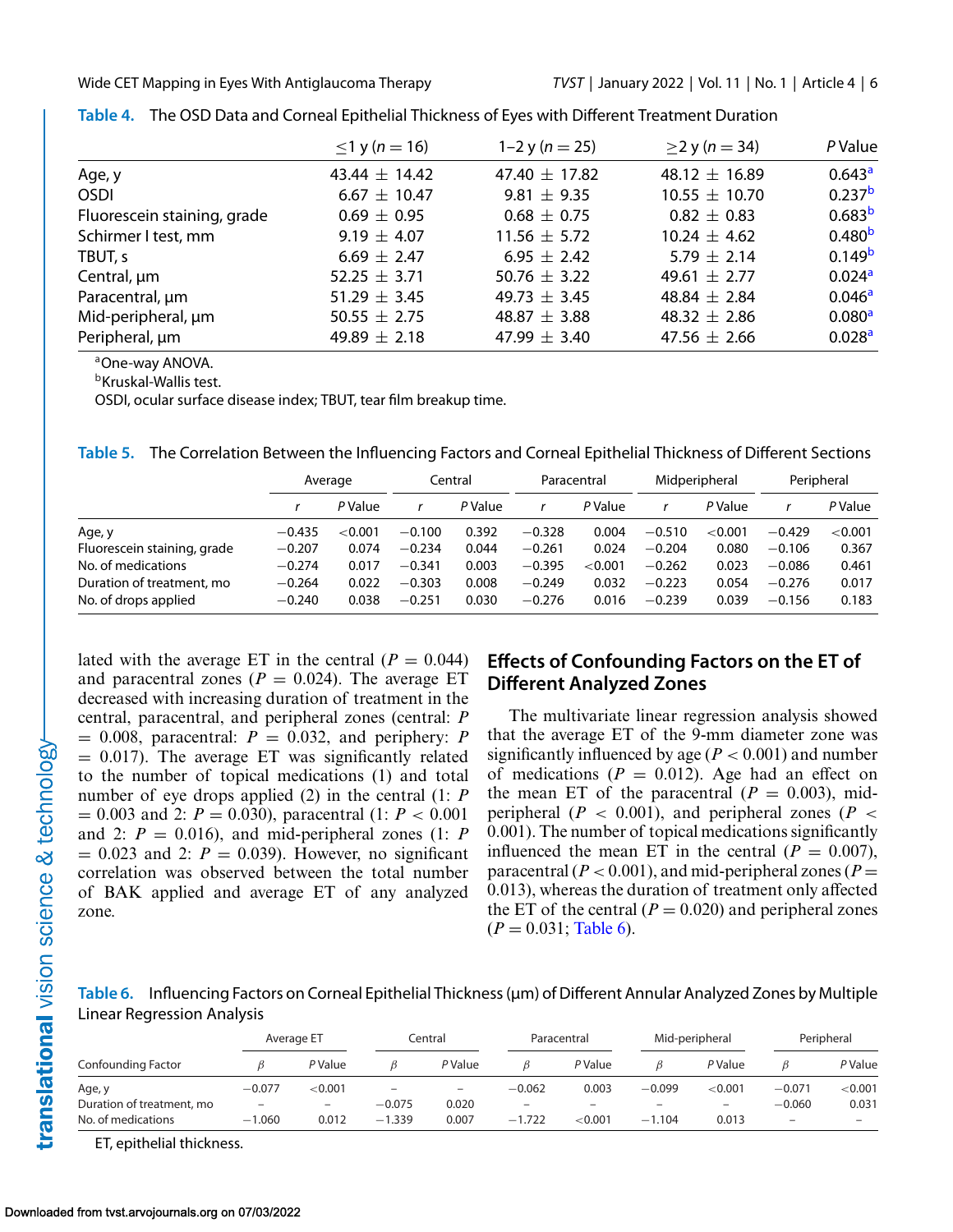# **Discussion**

The main finding of this study was significantly lower ET in eyes treated with topical antiglaucoma medications than in that in healthy eyes. Patient age, duration of therapy, and number of antiglaucoma medications applied were shown to affect the ET of different analyzed zones in patients with glaucoma.

In previous studies, the "Pachmetrywide" scan mode has been used to map the CET of the 9- mm diameter zone in healthy eyes.<sup>[18](#page-8-0)</sup> The investigators found that the CET was greater in inferior and nasal meridians than in the superior and temporal meridians, and the CET decreased toward the peripheral zones.<sup>19</sup> Similarly, these horizontal and vertical asymmetries were observed in both the patient and control groups in the present study. These findings reconfirmed the accuracy of the 9-mm diameter ET map obtained using this widefield OCT.

Our study showed that the average ET of all 25 sectors across the 9-mm diameter zone was significantly lower in the patient group than in the control group. These results were consistent with those in the studies conducted by Dogan et al. and Montorio et al.<sup>[14,15](#page-8-0)</sup> However, they only described the ET changes in a 6-mm diameter zone; the ET of the peripheral cornea was not examined in their studies. Additionally, we found that the reduction in ET was non-uniform across the 9-mm diameter zone in glaucomatous eyes. Most ET thinning with a decrease  $>2.5$  µm occurred within a 6-mm diameter, except for the superior sectors of the peripheral zone. This phenomenon may be because the proliferation of the peripheral epithelium is more rapid than that of the central epithelium.<sup>20</sup> The remarkable ET thinning in the superior sectors could be explained by the influence of the eyelid and toxicity of antiglaucoma medication. As suggested in previous studies, a greater friction during blinking and the persistent depression of upper eyelid in superior cornea may lead to the epithelial thinning.<sup>[21,22](#page-8-0)</sup> Moreover, we speculated that the long-term usage of antiglaucoma medications could make the epithelium more vulnerable to the mechanical effects of the eyelid.

Although the type, number, and duration of glaucoma medication were considered to affect the CET, findings have been inconsistent among studies.<sup>14</sup> Our results showed that the combination of antiglaucoma medications with PGA led to further ET thinning than treatment with PGA monotherapy. The correlation and linear regression analysis also demonstrated that the number of antiglaucoma medications related to the ET within the 7-mm diameter zone. Similarly, Dogan et al. and Batawi et al.

reported a negative correlation between the number of antiglaucoma medications and CET. $12,14$  These observations could be attributed to the effect of active components and the BAK of antiglaucoma drops.

Our study found that the ET was associated with the duration of treatment and number of eye drops applied in the patient group; the ET of the central, paracentral, and peripheral zones was significantly lower in patients treated with antiglaucoma medications for more than 2 years than in those treated for less than 1 year. Multiple linear analysis also revealed that the duration of treatment significantly influenced the ET of the central and peripheral zones. Conversely, previous studies did not find a significant correlation between the treatment duration and amount of ET thinning.<sup>[14,15](#page-8-0)</sup> The authors presumed that the epithelial thinning might happen in the early period of treatment.<sup>[15](#page-8-0)</sup> In a similar study, using a combination of OCT and scanning electron microscopy, Cennamo et al. found that the ET thinning was only observed in glaucomatous eyes with early and mild change in the epithelial microvilli. $^{13}$  $^{13}$  $^{13}$  Taken together, we believe that these conflict between our and previous studies' conclusions might be caused by the difference in treatment duration, where 16 patients treated for less than 12 months were included in this study.

In the present study, the ET of the central zone did not correlate with patient age. This finding is in accordance with a study conducted by Batavi et al. who evaluated the central ET in eyes with primary open-angle glaucoma (POAG) using Cirrus HD-OCT.<sup>[12](#page-8-0)</sup> In contrast, Montorio et al. reported that the CET increases with increasing age. The authors suggested that chronic use of antiglaucoma medications and age-related alterations would induce a decrease in the number of microvilli, which subsequently results in minor epithelial edema and an increase in  $ET<sup>15</sup>$  $ET<sup>15</sup>$  $ET<sup>15</sup>$ Moreover, we found for the first time that there were significant correlations between patient age and mean ET in the paracentral, mid-peripheral, and peripheral zones in glaucomatous eyes. Interestingly, Yang et al. and Kim et al. demonstrated that the central CET was less susceptible to the influence of age than the paracentral and mid-peripheral CET in healthy eyes.[23,24](#page-8-0) One possible explanation is the decrease in the regenerative capacity of limbal stem cells with aging.<sup>[25](#page-8-0)</sup> Another explanation is the accumulated damage of limbus from sunlight exposure and eyelid blinking,  $^{26}$  $^{26}$  $^{26}$ these mechanisms both leads to epithelial thinning in a large part of the cornea. However, the central corneal epithelium itself has the capacity to proliferate and migrate to maintain homeostasis by scattering stem cells across the central cornea; this may explain why age has no effect on central ET.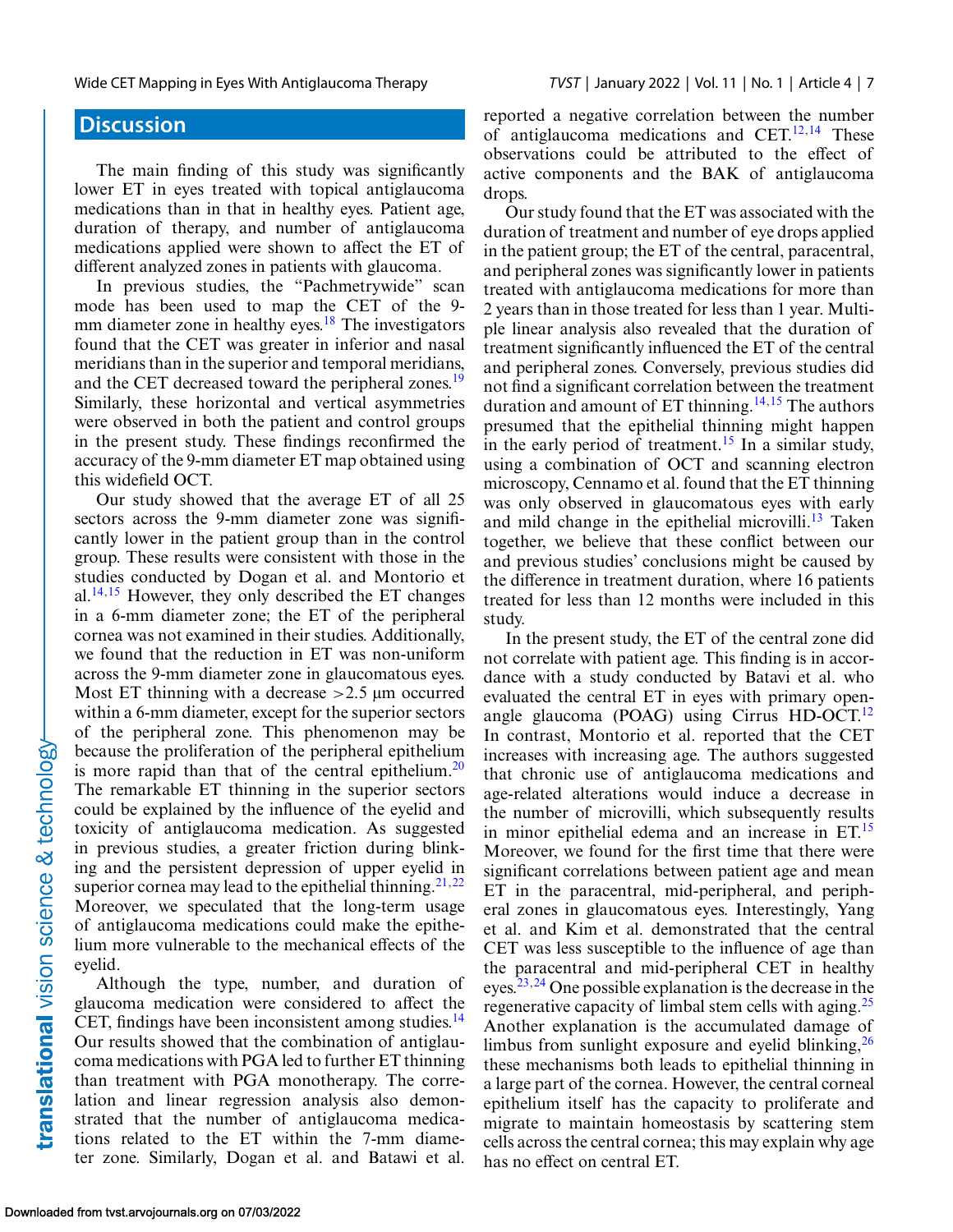<span id="page-7-0"></span>One major strength of our study is the evaluation of OSD in all participants. The high prevalence of OSD has been reported to be associated with chronic topical antiglaucoma therapy. $4,27,28$  $4,27,28$  Accordingly, our results showed a significant difference in the OSD indicators between patients and healthy controls. The average OSDI score of patients was also comparable to the results of other studies, which was below 12 in patients with mild and moderate glaucoma.<sup>[28,29](#page-8-0)</sup> Interestingly, we found that only the fluorescein staining grade was associated with the ET in the central and paracentral zones, indicating that abnormal fluorescein corneal staining might be a strong predictor of CET thinning. This disagreement between corneal staining severity and OSDI scores was in line with previous studies conducted in glaucoma cohorts. $4,30,31$  $4,30,31$ 

Another strength here is the evaluation of ET in the 7–9-mm diameter zone using the novel widefield OCT. To our knowledge, most previous studies merely focused on the ET changes of the 6-mm diameter zone in glaucomatous eyes because of the limitations of former generations of OCT. As shown above, in the present study, the ET of the peripheral zone was not only significantly attenuated, but also related to the duration of treatment and age in patients with glaucoma. These phenomena indicate that the corneal epithelium might be vulnerable in older patients who have long-term use of topical antiglaucoma medications.

This study also had several limitations. First, the thickness of the tear film, which was reported to be 4.79  $\pm$  0.88 μm in a previous study,<sup>[32](#page-8-0)</sup> was included in the ET data in this OCT. The gravity induced nonuniform distribution of tear film may contribute to a falsely thick ET reading in inferior cornea. $33$  Second, although a wide variety of patients with glaucoma treated with different antiglaucoma medications were enrolled in this study, the number of patients with non-PGA treatments was relatively small. Finally, because of the cross-sectional design, the precise influence of different antiglaucoma medications on corneal ET could not be evaluated; a prospective longitudinal study with newly diagnosed patients with glaucoma is required in the future to elucidate this matter.

In conclusion, the current study demonstrated a thinner CET in the 9-mm diameter zone in patients treated with topical antiglaucoma drugs than that in healthy controls. We also found that patient age, duration of treatment, and number of medications influenced the CET of different analyzed zones. The wide corneal epithelial thickness mapping could be an effective, convenient, and comprehensive method for assessing the ocular surface damage in glaucomatous eyes, especially in the peripheral cornea. Meanwhile, these results reminded us that it was essential to protect the corneal epithelium from the early stage of topical antiglaucoma treatment, particularly in eyes treated with multiple IOP-lowering medications.

# **Acknowledgments**

Supported by the National Natural Science Foundation of China (No. 81600732).

Disclosure: **Y. Ye**, None; **Y. Yang**, None; **Y. Xu**, None; **Y. Fan**, None; **P. Liu**, None; **K. Yu**, None; **M. Yu**, None

## **References**

- 1. Quigley HA, Broman AT. The number of people with glaucoma worldwide in 2010 and 2020. *Br J Ophthalmol.* 2006;90:262–267.
- 2. Mastropasqua L, Agnifili L, Mastropasqua R, et al. In vivo laser scanning confocal microscopy of the ocular surface in glaucoma. *Microsc Microanal.* 2014;20:879–894.
- 3. Baudouin C, Pisella PJ, Fillacier K, et al. Ocular surface inflammatory changes induced by topical antiglaucoma drugs: human and animal studies. *Ophthalmology.* 1999;106:556–563.
- 4. Leung EW, Medeiros FA, Weinreb RN. Prevalence of ocular surface disease in glaucoma patients. *J Glaucoma.* 2008;17:350–355.
- 5. Cui X, Hong J, Wang F, et al. Assessment of corneal epithelial thickness in dry eye patients. *Optom Vis Sci.* 2014;91:1446–1454.
- 6. Kanellopoulos AJ, Asimellis G. In vivo 3 dimensional corneal epithelial thickness mapping as an indicator of dry eye: preliminary clinical assessment. *Am J Ophthalmol.* 2014;157:63– 68.e62.
- 7. Li HF, Petroll WM, Moller-Pedersen T, et al. Epithelial and corneal thickness measurements by in vivo confocal microscopy through focusing (CMTF). *Curr Eye Res.* 1997;16:214–221.
- 8. Reinstein DZ, Archer TJ, Gobbe M, et al. Epithelial thickness in the normal cornea: threedimensional display with Artemis very highfrequency digital ultrasound. *J Refract Surg.* 2008;24:571–581.
- 9. Li Y, Tan O, Brass R, et al. Corneal epithelial thickness mapping by Fourier-domain optical coherence tomography in normal and keratoconic eyes. *Ophthalmology.* 2012;119:2425–2433.
- 10. Ge L, Yuan Y, Shen M, et al. The role of axial resolution of optical coherence tomography on the